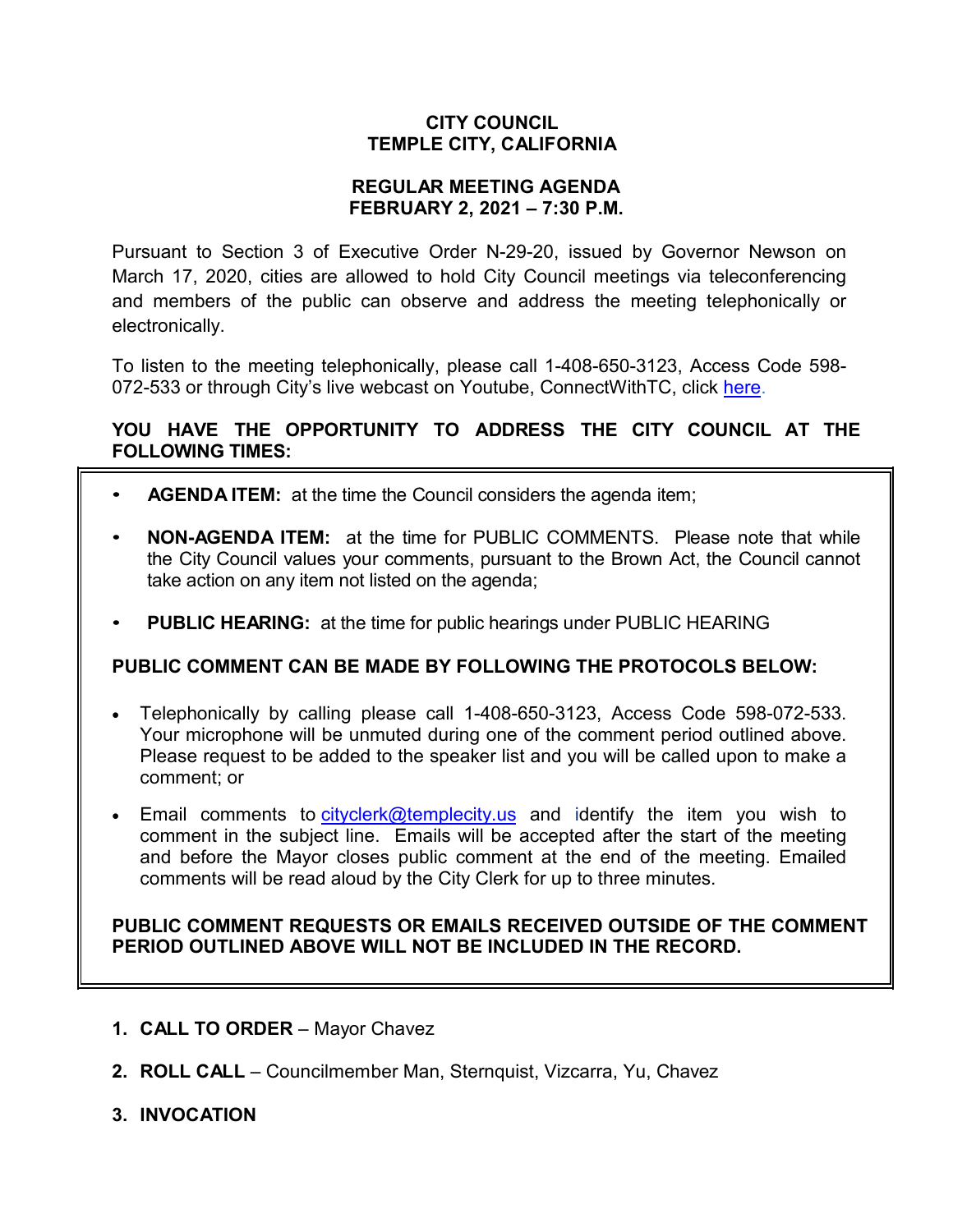### **4. PLEDGE OF ALLEGIANCE**

#### **5. CEREMONIAL MATTERS – PRESENTATIONS** – None

#### **6. PUBLIC COMMENTS ON ITEMS NOT LISTED ON THE AGENDA**

The City Council will now hear public comments regarding items **not listed** on the agenda. The procedure to address the City Council is highlighted on the first page of this agenda. This section is limited to 30 minutes total.

#### **7. CONSENT CALENDAR**

All Consent Calendar items may be approved in a single motion as recommended unless removed for further discussion. If members of the City Council or persons in the audience wish to discuss any matters listed on the Consent Calendar, please address them at this time.

Recommendation: Approve Items A and E per recommendations.

A. APPROVAL OF MINUTES

The City Council is requested to review and approve:

- 1. [Minutes of the Special City Council Meeting of January 19, 2021;](https://ca-templecity.civicplus.com/DocumentCenter/View/15664/02_7A1_CCM---2021-01-19-Special) and
- 2. [Minutes of the Regular City Council Meeting of January 19, 2021.](https://ca-templecity.civicplus.com/DocumentCenter/View/15663/02_7A2_CCM---2021-01-19)

Recommendation: Approve.

B. [REQUEST FROM THE TEMPLE CITY CAMELLIA FESTIVAL FOR CITY](https://ca-templecity.civicplus.com/DocumentCenter/View/15658/03_7B_Camellia-Festival_Staff-Report-Final-Edits)  [SUPPORT AND AUTHORIZATION FOR USE OF FACILITIES FOR THE 2021](https://ca-templecity.civicplus.com/DocumentCenter/View/15658/03_7B_Camellia-Festival_Staff-Report-Final-Edits)  [CAMELLIA FESTIVAL](https://ca-templecity.civicplus.com/DocumentCenter/View/15658/03_7B_Camellia-Festival_Staff-Report-Final-Edits)

The City Council is requested to consider supporting the 2021 Camellia Festival.

Recommendation:

- 1. Authorize use of City owned park, Temple City Park, as identified in the attached letter from the Camellia Festival to the City Manager (Attachment "A");
- 2. Authorize use of Golden West Avenue as identified in the attached letter from the Camellia Festival to the City Manager;
- 3. Authorize use of City's Social Media accounts to advertise Camellia Festival activities; and
- 4. Authorize Camellia Festival banners and flags in Temple City Park, pursuant to Section 3-5D-10 of the TCMC.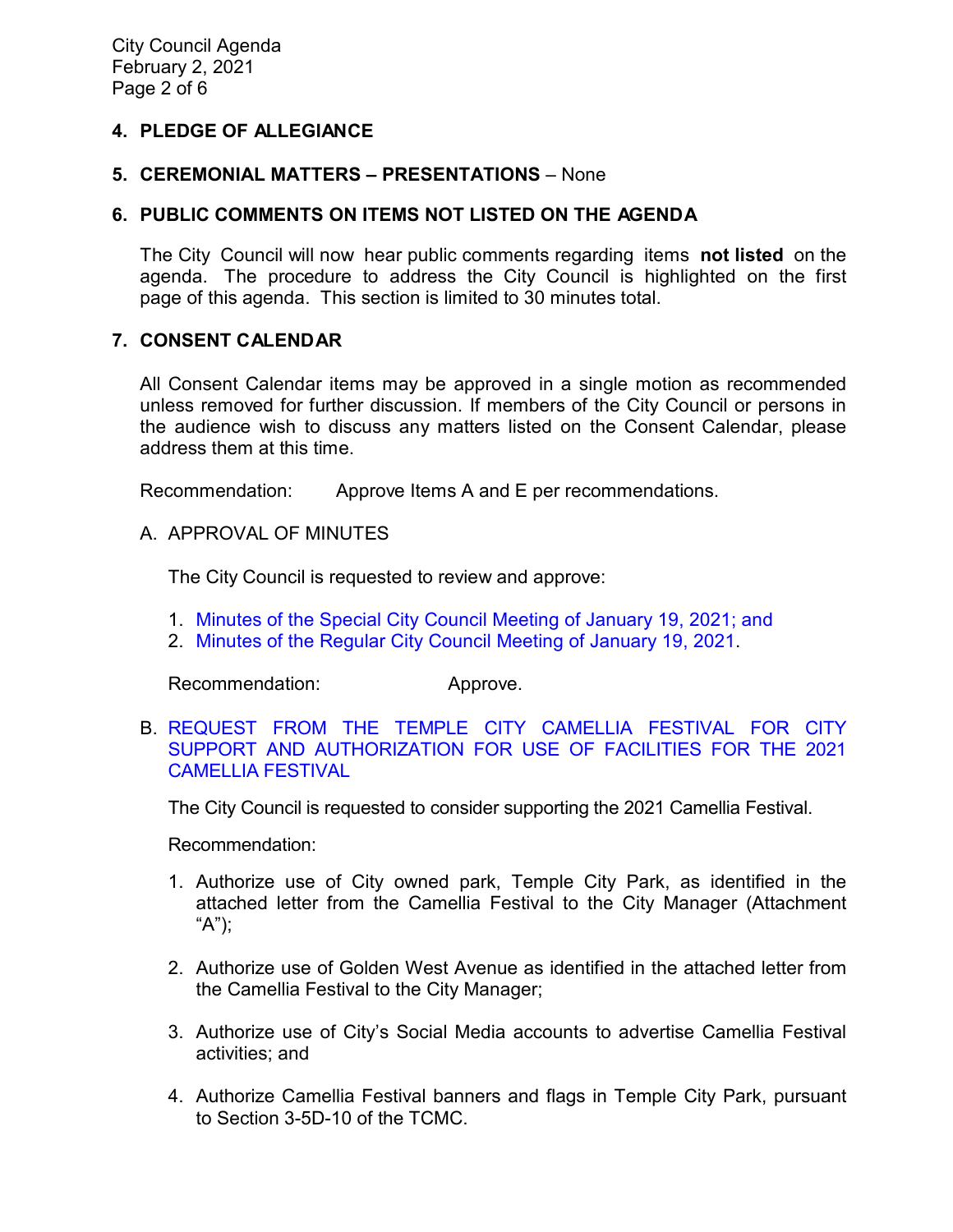#### C. [ADOPTION OF RESOLUTION NO. 21-5510 FORMALIZING THE APPROVAL OF](https://ca-templecity.civicplus.com/DocumentCenter/View/15659/04_7C_Santa-Anita-Bellagio-Car-Wash_CC-Staff-Report-5637-Santa-Anita-Ave-Bellagio-Car-Wash-appeal-2)  [A CONDITIONAL USE PERMIT TO MODIFY A CHANGEABLE COPY SIGN AT](https://ca-templecity.civicplus.com/DocumentCenter/View/15659/04_7C_Santa-Anita-Bellagio-Car-Wash_CC-Staff-Report-5637-Santa-Anita-Ave-Bellagio-Car-Wash-appeal-2)  [5637 SANTA ANITA AVENUE](https://ca-templecity.civicplus.com/DocumentCenter/View/15659/04_7C_Santa-Anita-Bellagio-Car-Wash_CC-Staff-Report-5637-Santa-Anita-Ave-Bellagio-Car-Wash-appeal-2)

The City Council is requested to adopt the proposed resolution which includes conditions of approval relating to the paint colors and landscaping design for the sign project.

Recommendation: Adopt Resolution 21-5510 formalizing the City Council's approval of a conditional use permit for a changeable copy sign subject to conditions of approval.

## D. [TEMPLE CITY CHAMBER OF COMMERCE](https://ca-templecity.civicplus.com/DocumentCenter/View/15667/05_7D_Chamber-of-Commerce-2021_staff-report)

The City Council is requested to consider a Professional Services Agreement with the Temple City Chamber of Commerce.

Recommendation:

- 1. Approve a six-month, \$31,250 professional services agreement with the Temple City Chamber of Commerce for business promotion and public information services (Attachment "A"); and
- 2. Authorize the City Manager to execute the agreement.

## E. [ADOPTION OF RESOLUTION NO. 21-5511 APPROVING PAYMENT OF BILLS](https://ca-templecity.civicplus.com/DocumentCenter/View/15660/06_7E_Warrant-Register_Reso-No-21-5511-020221---Warrants--Demands-FY-2020-2021)  [FOR FISCAL YEAR 2020-21](https://ca-templecity.civicplus.com/DocumentCenter/View/15660/06_7E_Warrant-Register_Reso-No-21-5511-020221---Warrants--Demands-FY-2020-2021)

The City Council is requested to adopt Resolution No. 21-5511 authorizing the payment of bills.

Recommendation: Adopt Resolution No. 21-5511.

### **8. PUBLIC HEARING**

A. [ALLOCATE ADDITIONAL COMMUNITY DEVELOPMENT BLOCK GRANT](https://ca-templecity.civicplus.com/DocumentCenter/View/15661/07_8A_CDBG-Fund_Staff-Report-FY-2020-21-and-2021-22-v4)  FUNDS FOR THE FISCAL [YEAR 2020-21 SMALL BUSINESS GRANT](https://ca-templecity.civicplus.com/DocumentCenter/View/15661/07_8A_CDBG-Fund_Staff-Report-FY-2020-21-and-2021-22-v4)  [PROGRAM AND ESTABLISH THE COMMUNITY DEVELOPMENT BLOCK](https://ca-templecity.civicplus.com/DocumentCenter/View/15661/07_8A_CDBG-Fund_Staff-Report-FY-2020-21-and-2021-22-v4)  [GRANT PROGRAMS AND ALLOCATIONS FOR FISCAL YEAR 2021-22](https://ca-templecity.civicplus.com/DocumentCenter/View/15661/07_8A_CDBG-Fund_Staff-Report-FY-2020-21-and-2021-22-v4)

The City Council is requested to hold a public hearing to solicit input from the community and to ensure that the proposed Community Development Block Grant Projects meet community needs and HUD guidelines.

Recommendation:

1. Hold a public hearing regarding the proposed additional Community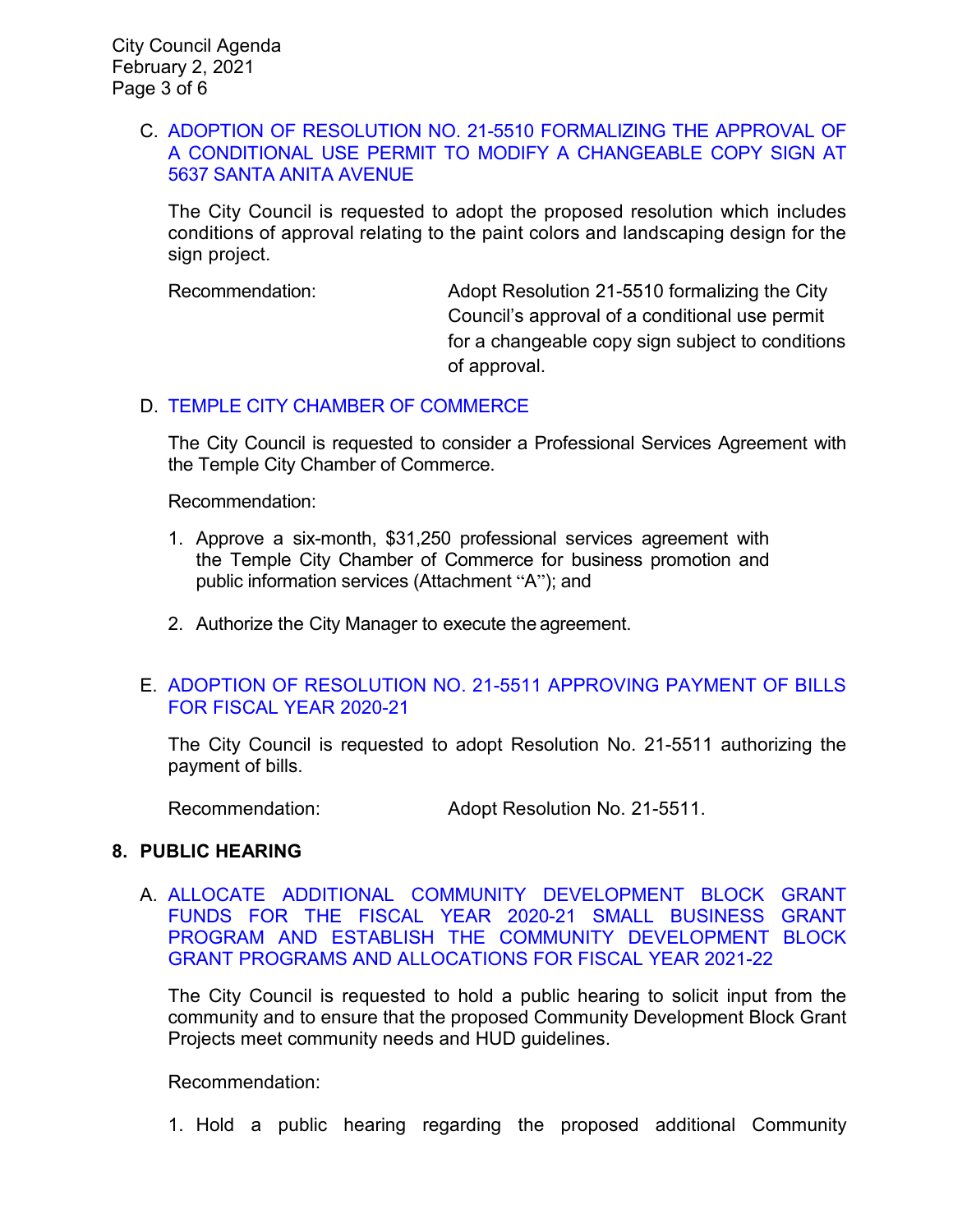Development Block Grant (CDBG) funds for Fiscal Year (FY) 2020-21 and proposed CDBG programs and allocations for FY 2021-22;

- 2. Authorize the City Manager to amend CDBG-funded program allocations up to 50 percent of the approved allocation as necessary throughout the FY; and
- 3. Adopt Resolution 21-5509 (Attachment "A") approving a substantial amendment to the FY 2020-21 Small Business Grant Program and establishing the CDBG-funded programs and allocations for FY 2021-22. The programs below include the City's Allocation for FY 2021-22 and the City's Unallocated CDBG funds:

| Total EV 2020 21 Small Rusiness Grant Drogram Rudget: | EEGO Q7G          |
|-------------------------------------------------------|-------------------|
| Borrowed Portion of City's Allocation for FY 2021-22  | \$143,440 (25.5%) |
| City's Unallocated CDBG Funds                         | \$143,036(25.4%)  |
| Small Business Grant Funds FY 2020-21                 | \$276,500 (49.1%) |
| FY 2020-21                                            |                   |

**Total FY 2020-21 Small Business Grant Program Budget: \$562,976**

| Total FY 2021-22 CDBG Budget:                  | \$66,000        |
|------------------------------------------------|-----------------|
| Youth Scholarship Program:                     | \$20,000(30.3%) |
| Asbestos Testing and Removal Program:          | \$10,000(15.2%) |
| Housing Rehabilitation Loan and Grant Program: | \$36,000(54.5%) |
| FY 2021-22                                     |                 |

# **9. UNFINISHED BUSINESS** – None

### **10. NEW BUSINESS**

# A. [POTENTIAL CHANGES TO THE CROSSROADS SPECIFIC PLAN](https://ca-templecity.civicplus.com/DocumentCenter/View/15662/08_10A_CSP_Staff-Report_Final)

The City Council will consider initiating an amendment to the Crossroads Specific Plan and the Zoning Code related to grocery stores, public food markets, housing and mixed-use, tenant subdivisions, land subdivisions, and condominium subdivisions.

Presenter: City Manager

Recommendation:

- 1. Initiate an amendment to the Crossroads Specific Plan and the Zoning Code related tenant subdivisions, grocery stores, public food markets, land and air subdivisions, requiring mixed-use or housing as part of new construction, and any related policy changes; and
- 2. Provide feedback on the potential amendments found in Attachment A Draft Recommended Changes to the Crossroads Specific Plan.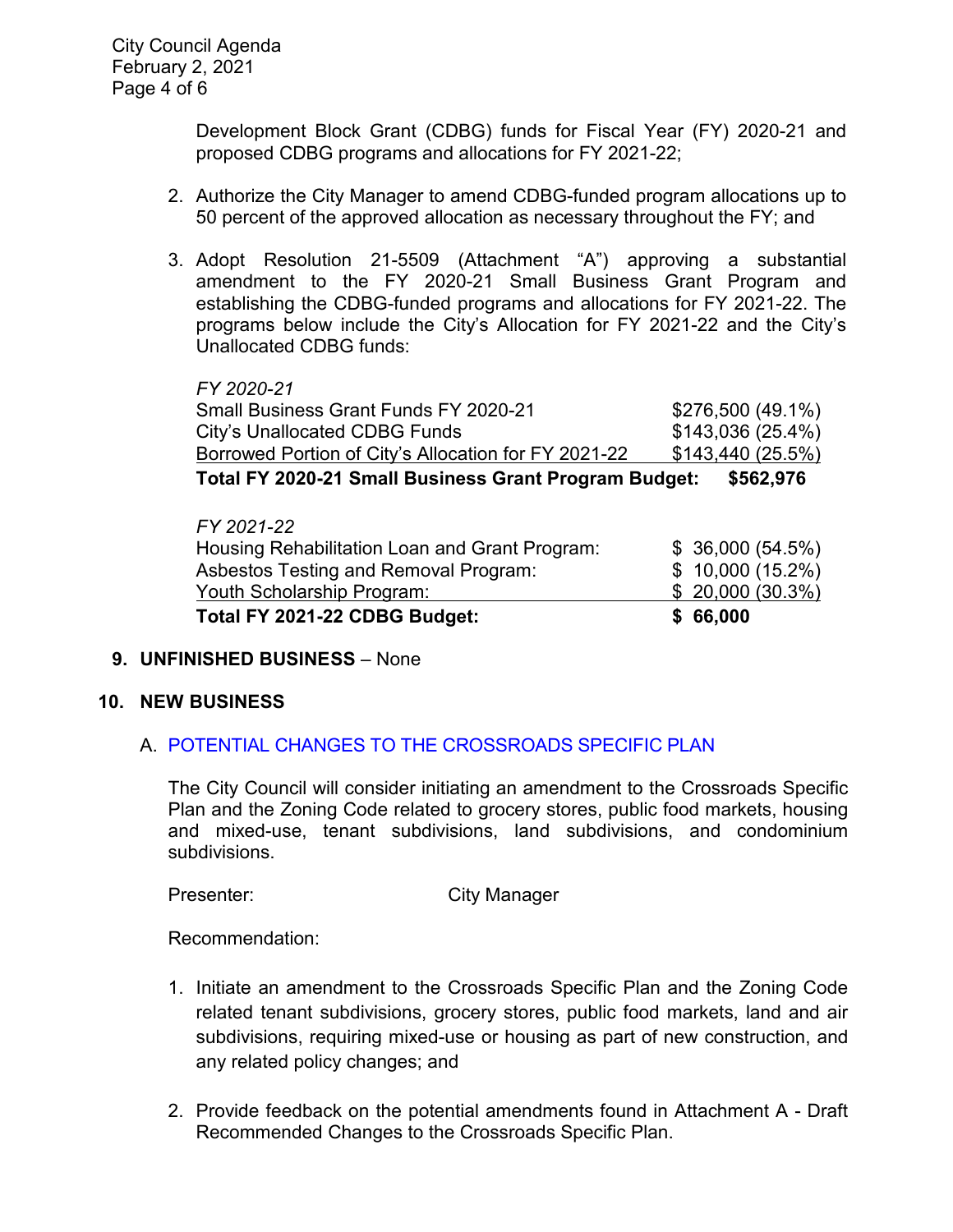City Council Agenda February 2, 2021 Page 5 of 6

## **11. UPDATE FROM CITY MANAGER**

A. Library Construction Update

## **12. UPDATE FROM CITY ATTORNEY**

# **13. COUNCIL REPORTS REGARDING AD HOC OR STANDING COMMITTEE MEETINGS**

- A. SCHOOL DISTRICT/CITY STANDING COMMITTEE (Councilmember Man and Mayor Chavez) – Formed 1/3/2012
- B. LAS TUNAS DOWNTOWN REVITALIZATION STANDING COMMITTEE (Mayor Chavez and Mayor Pro Tem Yu) – Formed 2/18/2014
- C. FUTURE DEVELOPMENT OF CITY PROPERTIES STANDING COMMITTEE (Mayor Pro Tem Yu and Councilmember Man) – Formed 2/18/2014
- D. AUDIT STANDING COMMITTEE (Mayor Chavez and Mayor Pro Tem Yu) – Formed 7/15/2014
- E. FACILITIES, PUBLIC WORKS, AND INFRASTRUCTURE STANDING **COMMITTEE** (Mayor Pro Tem Yu and Councilmember Man) – Formed 4/4/2017
- F. PRIMROSE PARK ART ELEMENT AD HOC (Councilmember Vizcarra and Mayor Pro Tem Yu) – Formed 5/19/20

### **14. COUNCIL ITEMS SEPARATE FROM THE CITY MANAGER'S REGULAR AGENDA**

- A. COUNCILMEMBER MAN
- B. COUNCILMEMBER STERNQUIST
- C. COUNCILMEMBER VIZCARRA
- D. MAYOR PRO TEM YU
- E. MAYOR CHAVEZ

# **15. ADDITIONAL PUBLIC COMMENTS ON ITEMS NOT LISTED ON THE AGENDA**

The City Council will now hear additional public comments regarding items not listed on the agenda. The procedure to address the City Council is highlighted on the first page of this agenda.